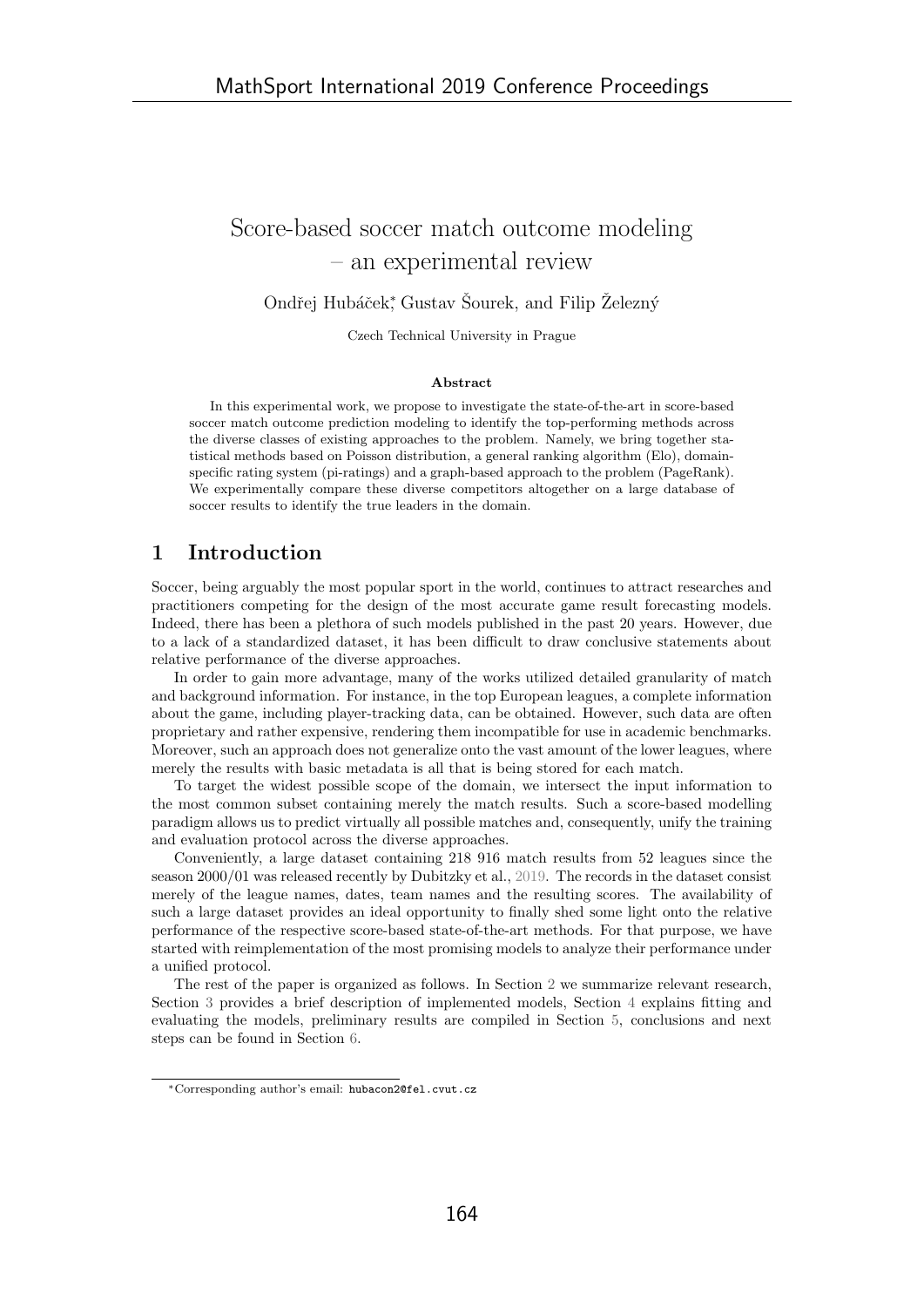## 2 Related Work

The research in the domain of score-based soccer modelling has traditionally been dominated by statistical approaches. In his pioneering work, Maher (1982) came up with a double Poison model and bivariate Poisson model. The bivariate Poisson model provided a better fit for the data. Maher also introduced the notion of teams' attacking and defensive strengths and how to use them for forecasting of the match results. This notion is still used in the current research nowadays. Dixon and Coles (1997) extended Maher's ideas, as he introduced a dependency between home and away teams' goals scored for the double Poisson model, increasing the probabilities of low-scoring draws. While Maher considered the strength of the team to be time invariant, here the idea of likelihood weighting while fitting the model was introduced. Particularly, the authors used exponential time weighting to discount the effects of past results. A different approach to the time evolution was used in Rue and Salvesen (2000), where the authors used a brownian motion to tie together the teams' strength parameters in consecutive rounds. Karlis and Ntzoufras (2003) noticed, that the bivariate Possion models tend to underestimate the probabilities of draws and introduced a diagonal-inflated bivariate Possion model. Karlis and Ntzoufras (2008) eliminated the need to explicitly model the scores dependency via utilization of Skellam distribution. The evolution of the teams' strengths was implemented using Bayesian updates. A static hierarchical model based on double Poisson distribution was introduced in Baio and Blangiardo (2010), claiming performance not inferior to the bivariate Possion model (Karlis and Ntzoufras, 2003). Koopman and Lit (2015) introduced time dynamics into the bivariate Poisson model using a state space model representation. Authors pointed out that the dependency between scores had a little effect on out-of-sample forecasting performance of the model. Angelini and De Angelis (2017) investigated another technique for implementing the time-dynamics with a PARX model (Agosto et al., 2016). The PARX model outperformed Dixon and Coles (1997) in forecasting number of scored goals.

The most recent novelty in statistical approaches is the use of bivariate Weibull count model (Boshnakov et al., 2017). Unlike in the Poisson distribution, where the mean is equal to the variance, the Weibull count distribution is determined by two parameters, allowing for better handling of both under and over dispersed data. The bivariate model is constructed using a copula function. The model provides a better fit for the data than the Poisson model at the expense of a higher computational time, as the computation of the probability density function of the Weibull count model is computationally demanding. A great review of the statistical approaches can be found in Ley et al. (2019).

Another technique to estimate the strength of an individual or a team are the so-called rating systems. The world's best known rating system is the Elo rating (Elo, 1978), originally used for assessing the strength of chess players. The player's performance is assumed to be drawn from a Gaussian distribution with fixed variance. The mean of such distribution is then the player's rating (skill). An application of Elo rating in the domain of soccer was shown in Hvattum and Arntzen (2010). While the authors have not provided a sufficient comparison against other models, a recent work by Robberechts and Davis (2018) demonstrated that the method is sound. Trueskill (Graepel et al., 2007) enhances the Elo rating as it operates not only with the variance of the player's performance but also with the variance of his skill (rating). This variance reflects the uncertainty about player's skills, when we have not observed enough data (performances). The author demonstrated faster convergence and better predictive performance in comparison with the Elo rating. One of the caveats of the Truskill is that in does not propagate the newly obtained information backward to correct the ratings. In other words, it does filtering instead of smoothing. The work by Dangauthier et al. (2008) aimed to fix this issue. Also, the plain

 $\tilde{a}$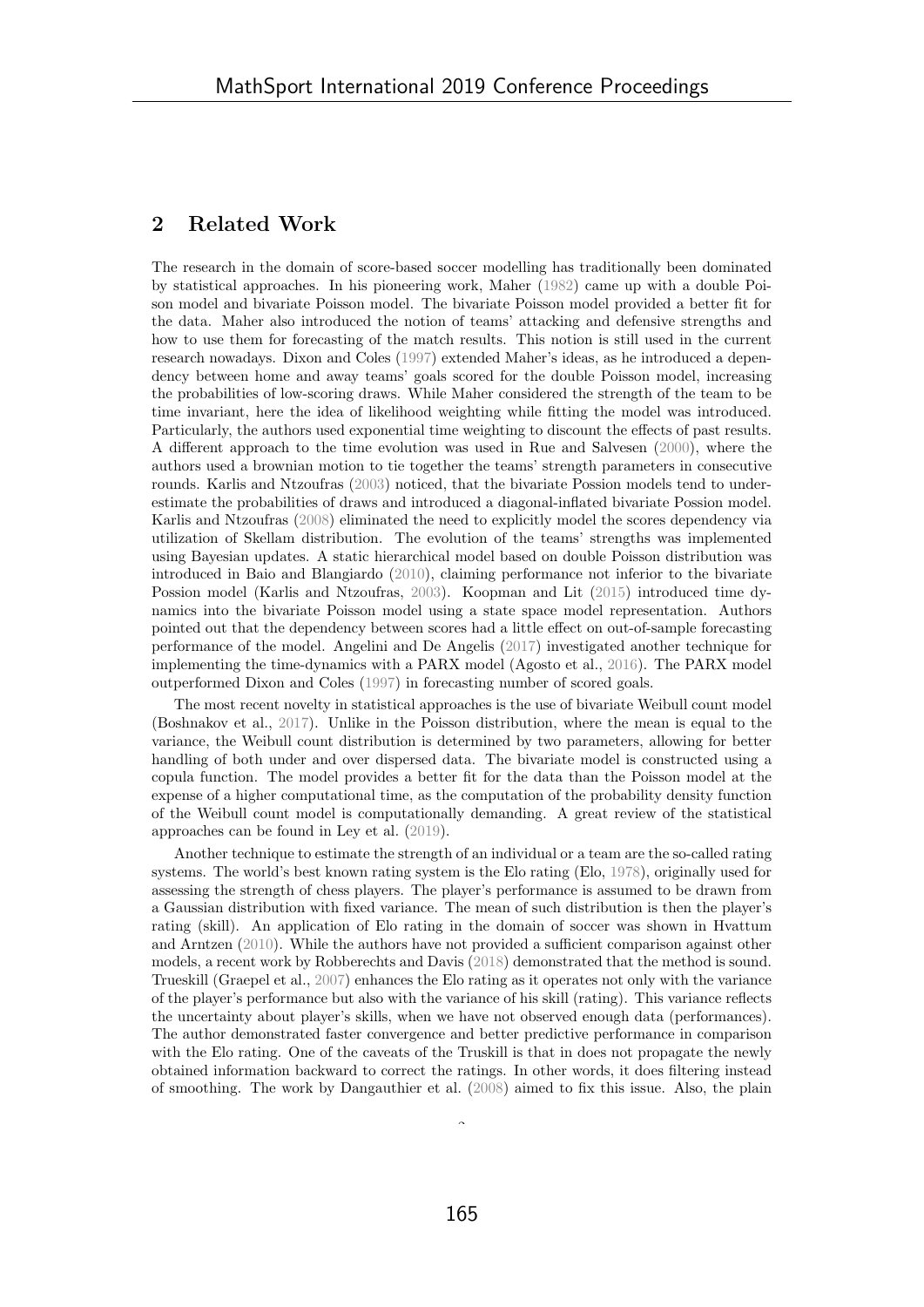version of Truskill does not account for the score difference, as it only considers the win-draw-loss outcome of a match. Guo et al., 2012 proposed an extension to handle the score differences and claimed superior performance to the vanilla Trueskill, also on a soccer dataset. The current evolution of the Trueskill rating system is Trueskill2 (Minka et al., 2018), however most of the improvements are domain specific to matchmaking in online games, which is the primary focus of the system. A soccer domain-specific rating system called pi-ratings was introduced in Constantinou and Fenton (2013). The team's strength is represented by its' home and away ratings, that are updated after each match according to manually set learning rates. Another score-based rating system was developed by Berrar et al. (2019). The rating system parameters were tuned using particle swarm optimization and fed to a standard off-the-shelf learner.

Machine learning models are not very common in score-based modelling as they usually leverage on extra features besides the scores or ratings. Some recent exceptions were the models for the 2017 Soccer Prediction Challenge (Dubitzky et al., 2019), where the dataset contained merely the historical results with basic metadata on the matches. For the challenge, Constantinou (2019) extended his pi-ratings model with a Bayesian network to obtain the probability distribution over possible match outcomes from the rating difference. Tsokos et al. (2019) tested several variations of Bradley-Terry model and hierarchical Possion model. In the end, the hierarchical Possion model outperformed all the Bradley-Terry models. The inferiority of Bradley-Terry model to other methods was further confirmed by Ley et al. (2019).

The relational structure of the data was pointed out by Van Haaren and Van den Broeck (2015) where the authors achieved promising results. An advanced relational learner (Natarajan et al.,  $2012$ ) was also tested in Hubáček et al.  $(2019)$ , however with a little success. The same authors later proposed relational team embeddings (Hubáček et al., 2018), implemented in a framework for combining relational and neural learning (Sourek et al., 2018), with more promising results. The graph representation of the data was also utilized by Govan, Meyer, et al. (2008), who used the PageRank (Page et al., 1999) to estimate the teams' strengths. The same author later proposed a so-called offense-defense model (Govan, Langville, et al., 2009), that can be seen as an analogy to the HITS algorithm (Kleinberg, 1999).

## 3 Models

In this section, we introduce the models we have reimplemented and tested so far. The selected models are considered to be very competitive in their respective categories. The Double Poisson model proved to be very competitive in the recent comparison of statistical models (Ley et al., 2019). Robberechts and Davis (2018) demonstrated effectiveness of the Elo ratings, while Constantinou and Fenton (2013) proposed their improvement – the pi-ratings. The PageRank model represents the category of models that utilize the graph structure of the data. This paper presents a work in progress, and we plan to broaden the portfolio of tested models further.

### 3.1 Double Poisson Model

Double Poisson model represents one of the earliest (Maher, 1982) and simplest models. However, as was shown in Ley et al. (2019), it is still very competitive nowadays. The model assumes the goals scored by the competing teams in a match to be independent. Therefore, the probability of a home team scoring x goals with the away team scoring y goals is given by

$$
P(G_H = x, G_A = y | \lambda_H, \lambda_A) = \frac{\lambda_H^x e^{-\lambda_H}}{x!} \cdot \frac{\lambda_A^y e^{-\lambda_A}}{y!},
$$

3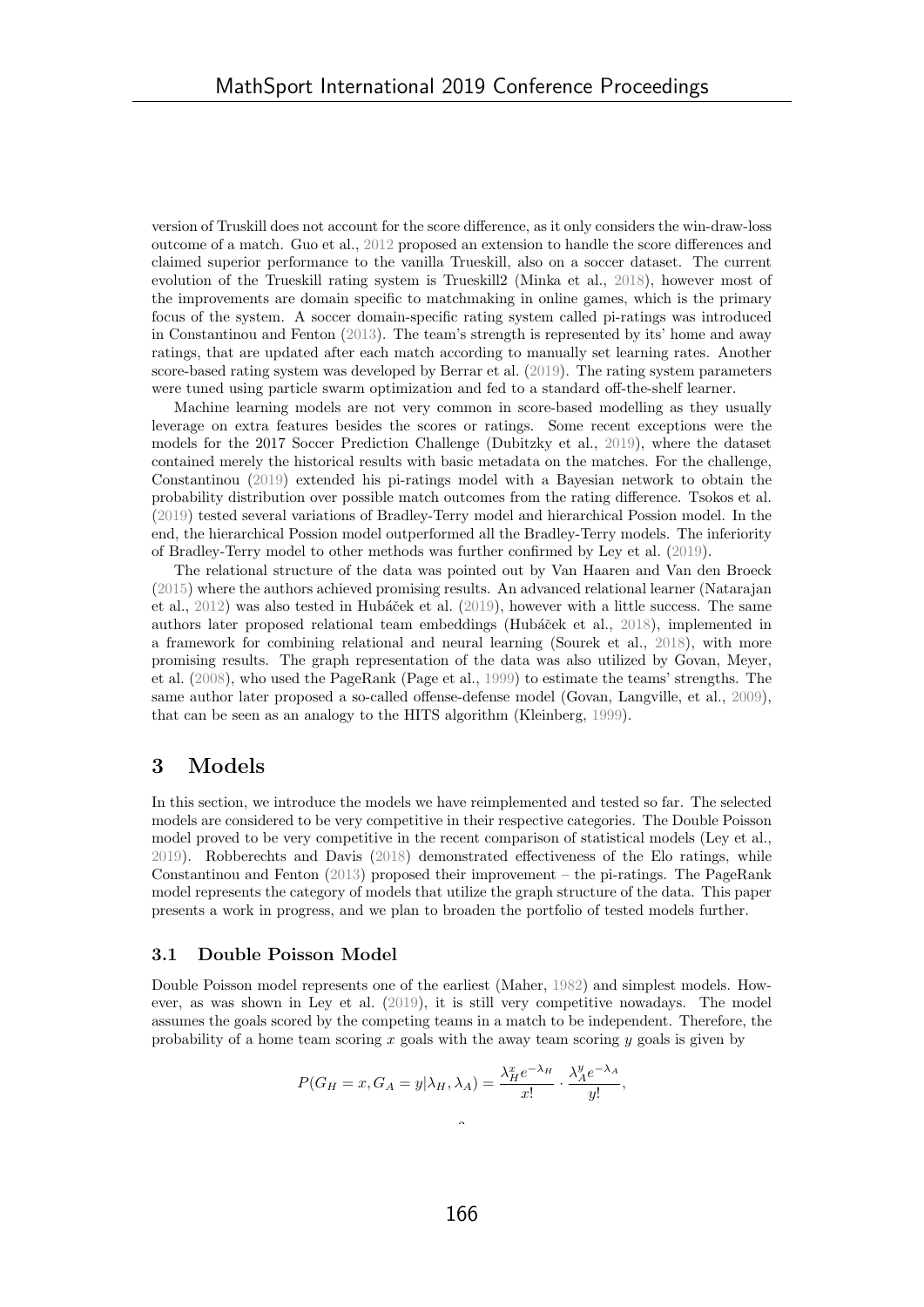where  $\lambda_H$  and  $\lambda_A$  are the scoring rates of the teams (the means of the underlying Possion distributions). The scoring rates for a match for the teams can be expressed in terms of Maher's specification as

$$
log(\lambda_H) = Att_H - Def_A + H
$$

$$
log(\lambda_A) = Att_A - Def_H
$$

where  $H$  represents a home advantage, and  $Att$  and  $Def$  are respectively the defensive and offensive strengths of the teams (the actual model parameters).

Later, Ley et al. (2019) demonstrated that the number of the model's parameters can be effectively halved by considering only a single strength parameter for each team without any loss of predictive performance, i.e. reducing to

$$
log(\lambda_H) = Str_H - Str_A + H
$$
  

$$
log(\lambda_A) = Str_A - Str_H
$$

#### 3.2 Elo Ratings

The Elo (Elo, 1978) is a general rating system the modification of which is still used for evaluation of the strength of chess players. Hvattum and Arntzen (2010) proposed its modification for soccer and consequently Robberechts and Davis (2018) demonstrated effectiveness of the method. The modification involves the use of an ordered logit model (McCullagh, 1980) to obtain the probability distribution over the possible match outcomes. At the core, each the team's performance is assumed to be normally distributed around its true strength. The expected scores for both teams are then calculated as follows

$$
E^H = \frac{1}{1 + c^{(R^A - R^H)/d}}
$$

$$
E^A = 1 - E^H
$$

where  $R^H$  and  $R^A$  are the ratings of the home and away teams, and c and d are metaparameters of the model. The actual outcome of the match is then numerically encoded as

$$
S^{H} = \begin{cases} 1 & \text{if the home team won} \\ 0.5 & \text{if the match was drawn} \\ 0 & \text{if the home team lost} \end{cases}
$$

Finally after the match, the ratings of both the teams are updated w.r.t.

$$
R_{t+1}^H = R_t^H + k(1+\delta)^\gamma \cdot (S^H - E^H)
$$
  

$$
R_{t+1}^A = R_t^A - k(1+\delta)^\gamma \cdot (S^H - E^H)
$$

where  $\delta$  is an absolute goal difference, k represent a learning rate and  $\gamma$  is a metaparameter scaling the influence of the goal difference on the rating change.

 $\ddot{\phantom{1}}$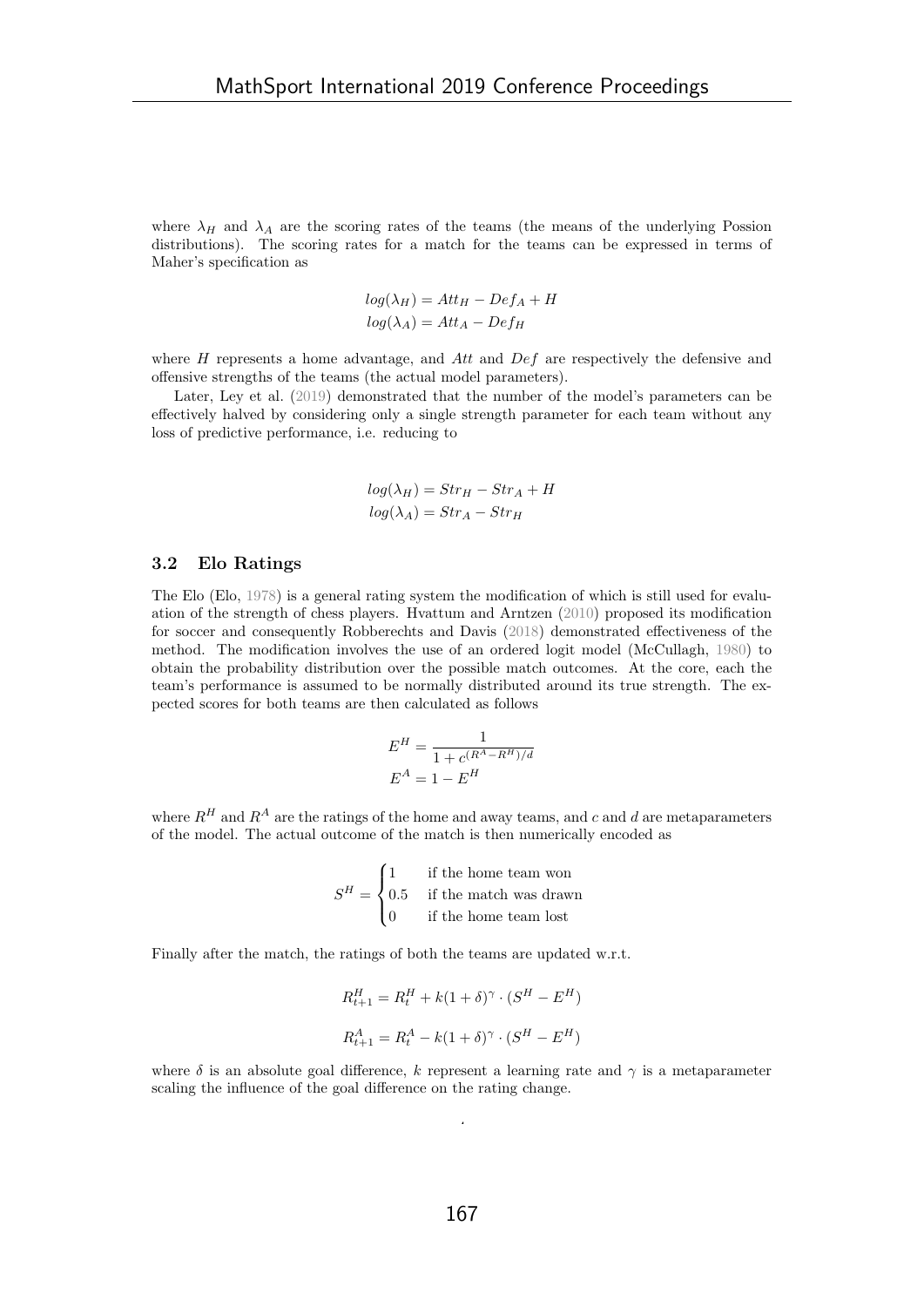#### 3.3 pi-ratings

The pi-ratings (Constantinou and Fenton, 2013) represent a domain-specific rating system. Each team is assigned two ratings, representing it's strength when playing home and when playing away. For each match, expected goal difference is calculated, based on home team's home rating and away's team away rating. After the match is played, the expected score is compared to the actual outcome. If a team performs better than expected, its ratings are increased based on the discrepancy of the actual outcome and expected outcome and the learning rates (metaparameters of the model). Both team's home and away ratings get updated after a match, with both updates having a separate learning rate. We refer to the original paper for more details (Constantinou and Fenton, 2013). Finally, the probability distribution over the possible mach outcomes is once again determined by an ordered logit model.

#### 3.4 PageRank

The PageRank (Page et al., 1999) algorithm was originally designed for assessing importance of web pages. In the original algorithm, the directed edge  $(p_i, p_j)$  represents a link from page  $p_i$  to  $p_i$ . The importance of a webpage is proportional to the probability of a random walk over the webgraph visiting the page. As was shown by Govan, Meyer, et al. (2008) it can be similarly used for ranking of teams in a competition. The competition can be represented as a graph, where the nodes represent the teams and the edges represent the matches between them. For our model, the adjacency matrix  $M$  as defined as follows:

$$
M_{ij} = \frac{\sum_{m} PTS_j(m) \cdot w_m}{\sum_{m} w_m}
$$

where  $PTS_i(m)$  is the number of points team j got from match m against team i and  $w_m$  is the weight of the match. This model represents a weighted version of the PageRank used by Hubáček et al.  $(2019)$ .

## 4 Validation Framework

All the data used in this review came from the Open International Soccer Database v2 (Dubitzky et al., 2019). We limited the original database to seasons ranging from 2000/01 to 2005/06 to prevent data contamination in future experiments. Still, this subset provided us with nearly 60 000 of matches from 38 leagues and 27 countries. The first season of each league was only used as a warm-up season, omitted from model evaluation. Furthermore, the first 5 rounds of each season were also used as a burn-in period, omitted from the evaluation, too. We evaluated the models using ranked probability score (Epstein, 1969) and accuracy.

#### 4.1 Model fitting

For fitting of models' free parameters we used common optimization routine based on the L-BFGS-B algorithm (Byrd et al., 1995). The fitting process and hyperparameter settings for each of the selected models is specified bellow.

Double Poisson Model Model's parameters are found by maximizing the weighted likelihood of the observed data

$$
L = \prod (P(G_i^H = x, G_i^A = y | \lambda_i^H, \lambda_i^A) \cdot w_i)
$$

 $\overline{a}$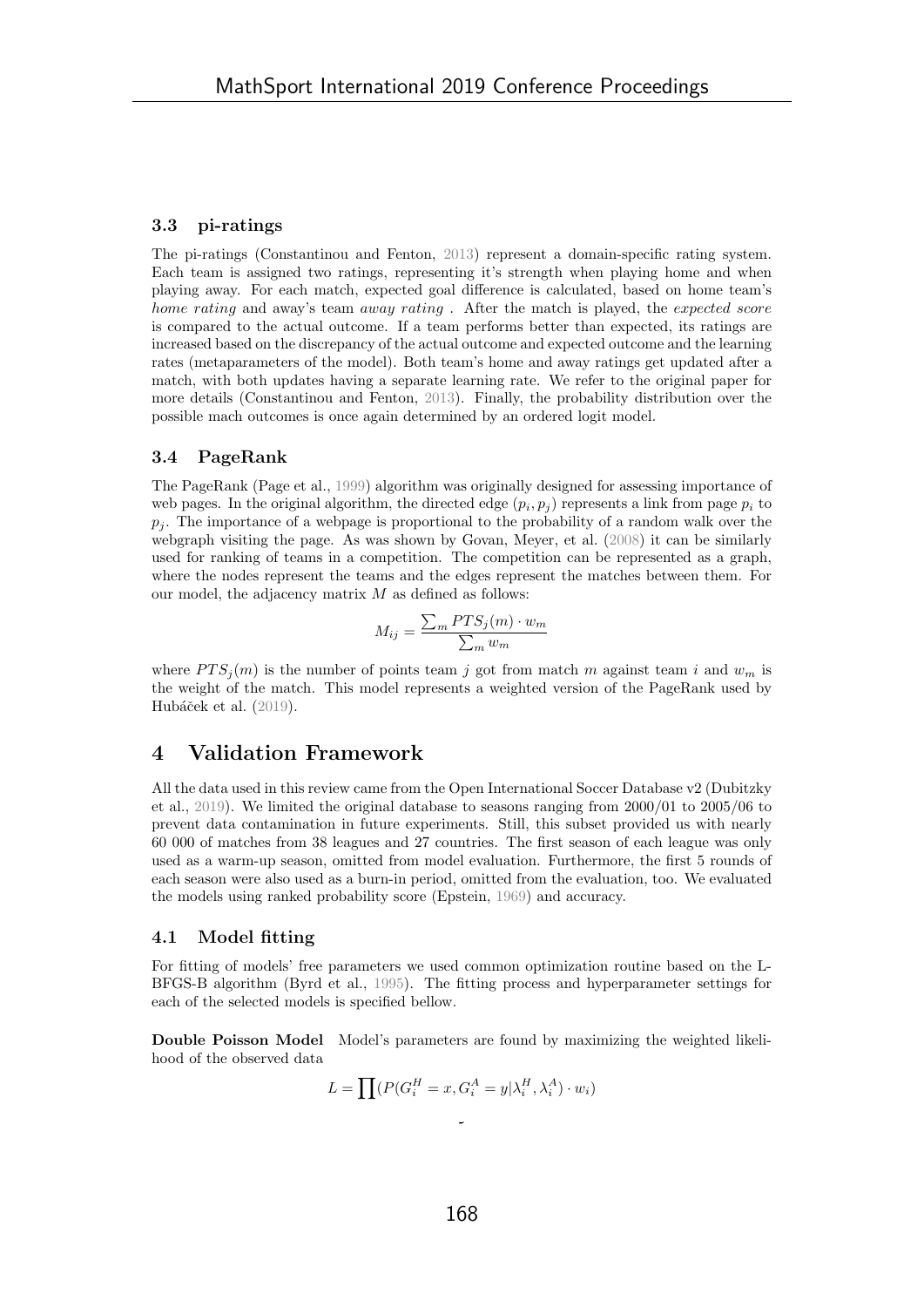|                |        | RPS Accuracy |
|----------------|--------|--------------|
| Double Poisson | 0.2082 | 0.4888       |
| Elo            | 0.2088 | 0.4887       |
| pi-ratings     | 0.2092 | 0.4897       |

PageRank 0.2128 0.4775

Table 1: Comparison of the RPS and Accuracy of the tested models.

where  $w_i$  represents the weight of each observation. Since the first successful application (Dixon and Coles, 1997), exponential time weighting is being commonly used as

$$
w_i = e^{-\alpha t_\Delta}
$$

where  $t_{\Delta}$  is the time passed since the match was played and  $\alpha$  is a metaparameter. We use  $\alpha = 0.0019$  as was done in Ley et al. (2019). The parameters are refitted after each league round to account for the newly obtained information.

Elo & pi-ratings Elo ratings and pi-ratings require 2 and 3 metaparameters respectively, and 3 parameters for the subsequent ordered logit model. These parameters are optimized jointly, minimizing the average RPS on previous seasons. The ratings are updated after each league round, while the (meta)parameters are refitted after each season.

**PageRank** The PageRank requires a setting of 1 metaparameter – the damping factor  $($ 0.25), which was tuned manually. The 3 parameters of the subsequent ordered logit model are optimized by minimizing the average RPS on previous seasons. The weight of each match is computed in the same way as in the double Poisson model. The ratings are recalculated after each league round. The parameters of the ordered logit model are refitted after each season.

## 5 Preliminary Results

The result are summarized in Table 1. The double Possion model outperformed all the models in terms of RPS. The pi-ratings had a marginally higher accuracy. The PageRank trailed significantly behind other tested models both in RPS and accuracy.

The inferiority of the PageRank model could have its base in the fact that the other models leverage the scores of the teams, while the PageRank utilizes only the win/draw/loss outcome of the match. Here, we proposed a weighted version of the PageRank algorithm, which performed better than the original unweighted version (RPS of 0.2140). There are still countless ways how to advance construction of the adjacency matrix for the PageRank approach. For instance, integrating the scores into the adjacency matrix could lead to further improvements.

## 6 Conclusion

In this work we compared performance of diverse models for predicting soccer match outcomes based solely on historical results. Double Poisson model, one of the very oldest models in soccer forecasting, performed the best in terms of RPS. Pi-ratings, the newest model from our comparison, on the other hand outperformed the remaining models in terms of predictive

Î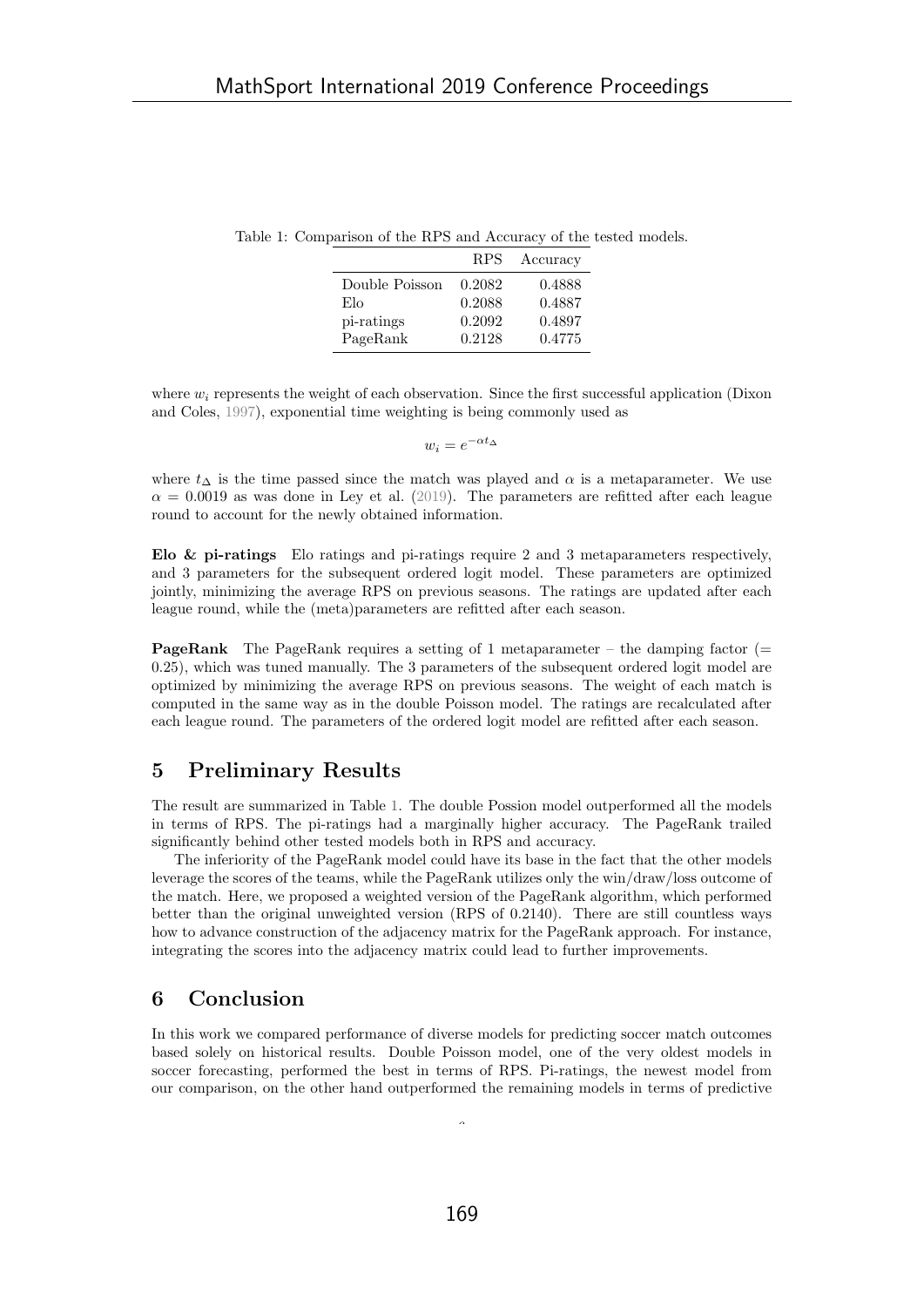accuracy. While it was previously shown that the double Possion model is, despite it's simplicity, competitive among other statistical models (Ley et al., 2019), we can see it holds its ground against more diverse competitors as well.

Future work The work described in this paper is still in progress, and we plan to further extend on this review in various directions. Most importantly, we have merely compared 4 models so far, however we intend to update the portfolio of methods towards an extensive comparison of state-of-the-art in the domain. Regarding optimization of the models tested, we have optimized the metaparameters of the Elo and pi-ratings jointly with the parameters of subsequent ordered logit model, as was done by Robberechts and Davis (2018). Here we further plan to try out also a 2-step optimization protocol, where the optimizations of metaparameters and parameters are handled by two different optimizers. Moreover, we will investigate the influence of using a multinomial regression instead of the ordered logit model, as well as using more rating features as input covariates. Finally, with the complete set of models and optimization routines, we will extend our dataset to the full scope of available data.

## References

- Agosto, Arianna et al. (2016). "Modeling corporate defaults: Poisson autoregressions with exogenous covariates (PARX)". In: Journal of Empirical Finance 38, pp. 640–663.
- Angelini, Giovanni and Luca De Angelis (2017). "PARX model for football match predictions". In: Journal of Forecasting 36.7, pp. 795–807.
- Baio, Gianluca and Marta Blangiardo (2010). "Bayesian hierarchical model for the prediction of football results". In: Journal of Applied Statistics 37.2, pp. 253–264.
- Berrar, Daniel, Philippe Lopes, and Werner Dubitzky (2019). "Incorporating domain knowledge in machine learning for soccer outcome prediction". In: Machine Learning 108.1, pp. 97–126.
- Boshnakov, Georgi, Tarak Kharrat, and Ian G McHale (2017). "A bivariate Weibull count model for forecasting association football scores". In: International Journal of Forecasting 33.2, pp. 458–466.
- Byrd, Richard H et al. (1995). "A limited memory algorithm for bound constrained optimization". In: SIAM Journal on Scientific Computing 16.5, pp. 1190–1208.
- Constantinou, Anthony C (2019). "Dolores: a model that predicts football match outcomes from all over the world". In: Machine Learning 108.1, pp. 49–75.
- Constantinou, Anthony C and Norman Elliott Fenton (2013). "Determining the level of ability of football teams by dynamic ratings based on the relative discrepancies in scores between adversaries". In: Journal of Quantitative Analysis in Sports 9.1, pp. 37–50.
- Dangauthier, Pierre et al. (2008). "Trueskill through time: Revisiting the history of chess". In: Advances in neural information processing systems, pp. 337–344.
- Dixon, Mark J and Stuart G Coles (1997). "Modelling association football scores and inefficiencies in the football betting market". In: Journal of the Royal Statistical Society: Series C (Applied Statistics) 46.2, pp. 265–280.
- Dubitzky, Werner et al. (2019). "The Open International Soccer Database for machine learning". In: Machine Learning 108.1, pp. 9–28.
- Elo, Arpad E (1978). The rating of chessplayers, past and present. Arco Pub.
- Epstein, Edward S (1969). "A scoring system for probability forecasts of ranked categories". In: Journal of Applied Meteorology 8.6, pp. 985–987.
- Govan, Anjela Y, Amy N Langville, and Carl D Meyer (2009). "Offense-defense approach to ranking team sports". In: Journal of Quantitative Analysis in Sports 5.1.

 $\overline{a}$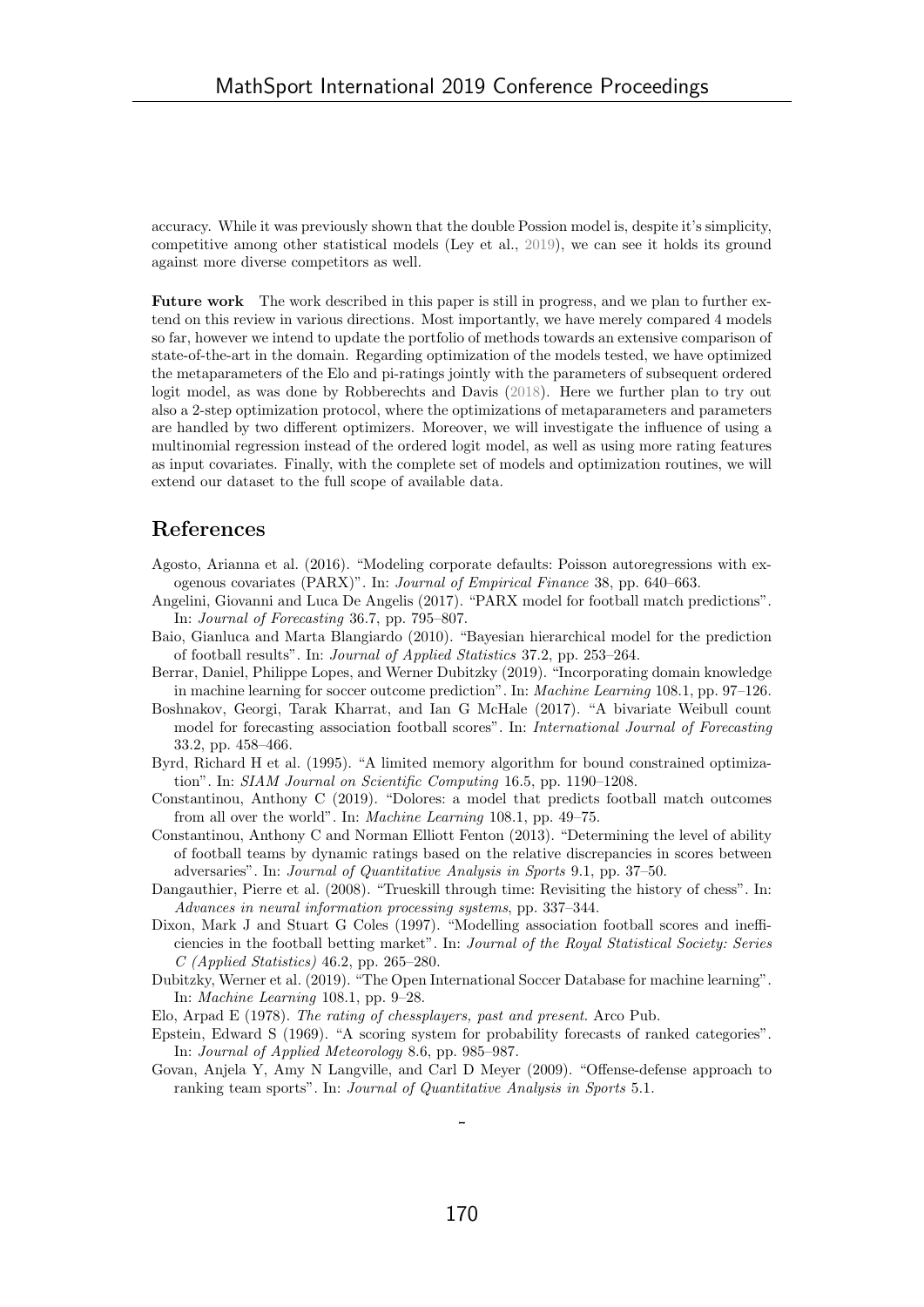- Govan, Anjela Y, Carl D Meyer, and Russell Albright (2008). "Generalizing Google's PageRank to rank national football league teams". In: Proceedings of the SAS Global Forum. Vol. 2008.
- Graepel, Thore, Tom Minka, and R TrueSkill Herbrich (2007). "A Bayesian skill rating system". In: Advances in Neural Information Processing Systems 19, pp. 569–576.
- Guo, Shengbo et al. (2012). "Score-based bayesian skill learning". In: Joint European Conference on Machine Learning and Knowledge Discovery in Databases. Springer, pp. 106–121.
- Hubáček, Ondřej, Gustav Šourek, and Filip Železný (2018). "Lifted Relational Team Embeddings for Predictive Sport Analytics". In: Proceedings of the 28th International Conference on Inductive Logic Programming. CEUR-WS.org, pp. 84–91.
- Hubáček, Ondřej, Gustav Šourek, and Filip Železný (2019). "Learning to predict soccer results from relational data with gradient boosted trees". In: Machine Learning 108.1, pp. 29–47.
- Hvattum, Lars Magnus and Halvard Arntzen (2010). "Using ELO ratings for match result prediction in association football". In: International Journal of forecasting 26.3, pp. 460– 470.
- Karlis, Dimitris and Ioannis Ntzoufras (2003). "Analysis of sports data by using bivariate Poisson models". In: Journal of the Royal Statistical Society: Series D (The Statistician) 52.3, pp. 381–393.
- Karlis, Dimitris and Ioannis Ntzoufras (2008). "Bayesian modelling of football outcomes: using the Skellam's distribution for the goal difference". In: IMA Journal of Management Mathematics 20.2, pp. 133–145.
- Kleinberg, Jon M (1999). "Authoritative sources in a hyperlinked environment". In: Journal of the ACM (JACM) 46.5, pp. 604–632.
- Koopman, Siem Jan and Rutger Lit (2015). "A dynamic bivariate Poisson model for analysing and forecasting match results in the English Premier League". In: Journal of the Royal Statistical Society: Series A (Statistics in Society) 178.1, pp. 167–186.
- Ley, Christophe, Tom Van de Wiele, and Hans Van Eetvelde (2019). "Ranking soccer teams on the basis of their current strength: A comparison of maximum likelihood approaches". In: Statistical Modelling 19.1, pp. 55–77.
- Maher, Michael J (1982). "Modelling association football scores". In: Statistica Neerlandica 36.3, pp. 109–118.
- McCullagh, Peter (1980). "Regression models for ordinal data". In: Journal of the Royal Statistical Society: Series B (Methodological) 42.2, pp. 109–127.
- Minka, Tom, Ryan Cleven, and Yordan Zaykov (2018). "TrueSkill 2: An improved Bayesian skill rating system". In: Tech. Rep.
- Natarajan, Sriraam et al. (2012). "Gradient-based boosting for statistical relational learning: The relational dependency network case". In: Machine Learning 86.1, pp. 25–56.
- Page, Lawrence et al. (1999). The PageRank citation ranking: Bringing order to the web. Tech. rep. Stanford InfoLab.
- Robberechts, Pieter and Jesse Davis (2018). "Forecasting the FIFA World Cup–Combining result-and goal-based team ability parameters". In: Machine Learning and Data Mining for Sports Analytics ECML/PKDD 2018 workshop. Vol. 2284. Springer, pp. 52–66.
- Rue, Havard and Oyvind Salvesen (2000). "Prediction and retrospective analysis of soccer matches in a league". In: Journal of the Royal Statistical Society: Series D (The Statistician) 49.3, pp. 399–418.
- Sourek, Gustav et al. (2018). "Lifted relational neural networks: Efficient learning of latent relational structures". In: Journal of Artificial Intelligence Research 62, pp. 69–100.
- Tsokos, Alkeos et al. (2019). "Modeling outcomes of soccer matches". In: Machine Learning 108.1, pp. 77–95.

Î